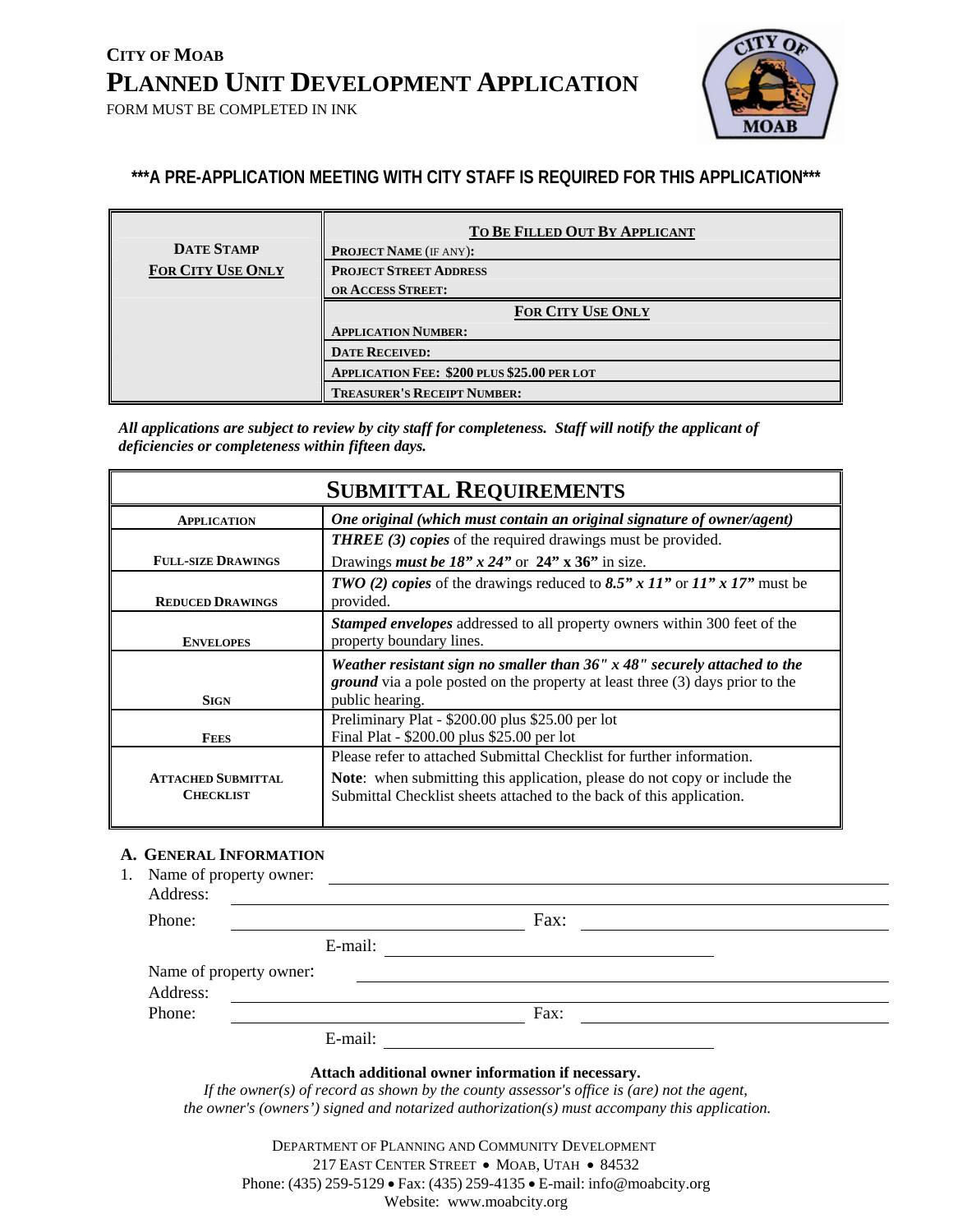FORM MUST BE COMPLETED IN INK



| Phone:<br>$\frac{1}{2}$ Fax:<br>E-mail:<br>Name of land surveyor:<br><u> 1989 - Johann Stoff, deutscher Stoff, der Stoff, der Stoff, der Stoff, der Stoff, der Stoff, der Stoff, der S</u><br>Address:<br><u> 1989 - Johann Stoff, amerikansk politiker (d. 1989)</u><br>Phone:<br>$\frac{1}{2}$ Fax:<br>E-mail: $\overline{\phantom{a}}$<br>Description of proposal:<br>5. Does the property/site contain hillside slopes over 25%?<br>$\Box$ unknown<br>$\Box$ yes<br>no<br>6. Does any portion of the property/site reside in the FC-1 flood zone?<br>unknown<br>$\Box$ yes<br>$\Box$ no<br>$\mathsf{L}$<br>7. Are any restrictive covenants existing or proposed? (If yes, please attach.)<br>$\Box$ yes<br>$\Box$ no<br>8. Are there underlying/overlying agreements on the property?<br>$\Box$ unknown<br>$\Box$ yes<br>$\Box$ no<br>If yes, check as appropriate and provide a copy of the decision document:<br><b>Conditional Use Permit</b><br>$\mathsf{L}$<br><b>Zoning Variance</b><br>П<br><b>Planned Unit Development</b><br>Other:<br>Under which jurisdiction was the approval given?<br>$\Box$ City of Moab<br>□ Grand County<br>Approval date:<br>I hereby certify that I have read this application and know the same to be true and correct.<br>*Signature of owner or authorized agent<br>Date<br><b>Please Print Name</b><br>*Signature of owner or authorized agent<br>Date<br><b>Please Print Name</b> | 2.<br>Address: | Applicant or contact person: | <u> 1989 - Jan Sterlinger, skrivatsk politik (d. 1989)</u> |  |  |
|--------------------------------------------------------------------------------------------------------------------------------------------------------------------------------------------------------------------------------------------------------------------------------------------------------------------------------------------------------------------------------------------------------------------------------------------------------------------------------------------------------------------------------------------------------------------------------------------------------------------------------------------------------------------------------------------------------------------------------------------------------------------------------------------------------------------------------------------------------------------------------------------------------------------------------------------------------------------------------------------------------------------------------------------------------------------------------------------------------------------------------------------------------------------------------------------------------------------------------------------------------------------------------------------------------------------------------------------------------------------------------------------------------------------------------|----------------|------------------------------|------------------------------------------------------------|--|--|
|                                                                                                                                                                                                                                                                                                                                                                                                                                                                                                                                                                                                                                                                                                                                                                                                                                                                                                                                                                                                                                                                                                                                                                                                                                                                                                                                                                                                                                |                |                              |                                                            |  |  |
|                                                                                                                                                                                                                                                                                                                                                                                                                                                                                                                                                                                                                                                                                                                                                                                                                                                                                                                                                                                                                                                                                                                                                                                                                                                                                                                                                                                                                                |                |                              |                                                            |  |  |
|                                                                                                                                                                                                                                                                                                                                                                                                                                                                                                                                                                                                                                                                                                                                                                                                                                                                                                                                                                                                                                                                                                                                                                                                                                                                                                                                                                                                                                | 3.             |                              |                                                            |  |  |
|                                                                                                                                                                                                                                                                                                                                                                                                                                                                                                                                                                                                                                                                                                                                                                                                                                                                                                                                                                                                                                                                                                                                                                                                                                                                                                                                                                                                                                |                |                              |                                                            |  |  |
|                                                                                                                                                                                                                                                                                                                                                                                                                                                                                                                                                                                                                                                                                                                                                                                                                                                                                                                                                                                                                                                                                                                                                                                                                                                                                                                                                                                                                                |                |                              |                                                            |  |  |
|                                                                                                                                                                                                                                                                                                                                                                                                                                                                                                                                                                                                                                                                                                                                                                                                                                                                                                                                                                                                                                                                                                                                                                                                                                                                                                                                                                                                                                | 4.             |                              |                                                            |  |  |
|                                                                                                                                                                                                                                                                                                                                                                                                                                                                                                                                                                                                                                                                                                                                                                                                                                                                                                                                                                                                                                                                                                                                                                                                                                                                                                                                                                                                                                |                |                              |                                                            |  |  |
|                                                                                                                                                                                                                                                                                                                                                                                                                                                                                                                                                                                                                                                                                                                                                                                                                                                                                                                                                                                                                                                                                                                                                                                                                                                                                                                                                                                                                                |                |                              |                                                            |  |  |
|                                                                                                                                                                                                                                                                                                                                                                                                                                                                                                                                                                                                                                                                                                                                                                                                                                                                                                                                                                                                                                                                                                                                                                                                                                                                                                                                                                                                                                |                |                              |                                                            |  |  |
|                                                                                                                                                                                                                                                                                                                                                                                                                                                                                                                                                                                                                                                                                                                                                                                                                                                                                                                                                                                                                                                                                                                                                                                                                                                                                                                                                                                                                                |                |                              |                                                            |  |  |
|                                                                                                                                                                                                                                                                                                                                                                                                                                                                                                                                                                                                                                                                                                                                                                                                                                                                                                                                                                                                                                                                                                                                                                                                                                                                                                                                                                                                                                |                |                              |                                                            |  |  |
|                                                                                                                                                                                                                                                                                                                                                                                                                                                                                                                                                                                                                                                                                                                                                                                                                                                                                                                                                                                                                                                                                                                                                                                                                                                                                                                                                                                                                                |                |                              |                                                            |  |  |
|                                                                                                                                                                                                                                                                                                                                                                                                                                                                                                                                                                                                                                                                                                                                                                                                                                                                                                                                                                                                                                                                                                                                                                                                                                                                                                                                                                                                                                |                |                              |                                                            |  |  |
|                                                                                                                                                                                                                                                                                                                                                                                                                                                                                                                                                                                                                                                                                                                                                                                                                                                                                                                                                                                                                                                                                                                                                                                                                                                                                                                                                                                                                                |                |                              |                                                            |  |  |
|                                                                                                                                                                                                                                                                                                                                                                                                                                                                                                                                                                                                                                                                                                                                                                                                                                                                                                                                                                                                                                                                                                                                                                                                                                                                                                                                                                                                                                |                |                              |                                                            |  |  |
|                                                                                                                                                                                                                                                                                                                                                                                                                                                                                                                                                                                                                                                                                                                                                                                                                                                                                                                                                                                                                                                                                                                                                                                                                                                                                                                                                                                                                                |                |                              |                                                            |  |  |
|                                                                                                                                                                                                                                                                                                                                                                                                                                                                                                                                                                                                                                                                                                                                                                                                                                                                                                                                                                                                                                                                                                                                                                                                                                                                                                                                                                                                                                |                |                              |                                                            |  |  |
|                                                                                                                                                                                                                                                                                                                                                                                                                                                                                                                                                                                                                                                                                                                                                                                                                                                                                                                                                                                                                                                                                                                                                                                                                                                                                                                                                                                                                                |                |                              |                                                            |  |  |
|                                                                                                                                                                                                                                                                                                                                                                                                                                                                                                                                                                                                                                                                                                                                                                                                                                                                                                                                                                                                                                                                                                                                                                                                                                                                                                                                                                                                                                |                |                              |                                                            |  |  |
|                                                                                                                                                                                                                                                                                                                                                                                                                                                                                                                                                                                                                                                                                                                                                                                                                                                                                                                                                                                                                                                                                                                                                                                                                                                                                                                                                                                                                                |                |                              |                                                            |  |  |
|                                                                                                                                                                                                                                                                                                                                                                                                                                                                                                                                                                                                                                                                                                                                                                                                                                                                                                                                                                                                                                                                                                                                                                                                                                                                                                                                                                                                                                |                |                              |                                                            |  |  |
|                                                                                                                                                                                                                                                                                                                                                                                                                                                                                                                                                                                                                                                                                                                                                                                                                                                                                                                                                                                                                                                                                                                                                                                                                                                                                                                                                                                                                                |                |                              |                                                            |  |  |
|                                                                                                                                                                                                                                                                                                                                                                                                                                                                                                                                                                                                                                                                                                                                                                                                                                                                                                                                                                                                                                                                                                                                                                                                                                                                                                                                                                                                                                |                |                              |                                                            |  |  |
| DEPARTMENT OF PLANNING AND COMMUNITY DEVELOPMENT                                                                                                                                                                                                                                                                                                                                                                                                                                                                                                                                                                                                                                                                                                                                                                                                                                                                                                                                                                                                                                                                                                                                                                                                                                                                                                                                                                               |                |                              |                                                            |  |  |

217 EAST CENTER STREET • MOAB, UTAH • 84532 Phone: (435) 259-5129 • Fax: (435) 259-4135 • E-mail: info@moabcity.org Website: www.moabcity.org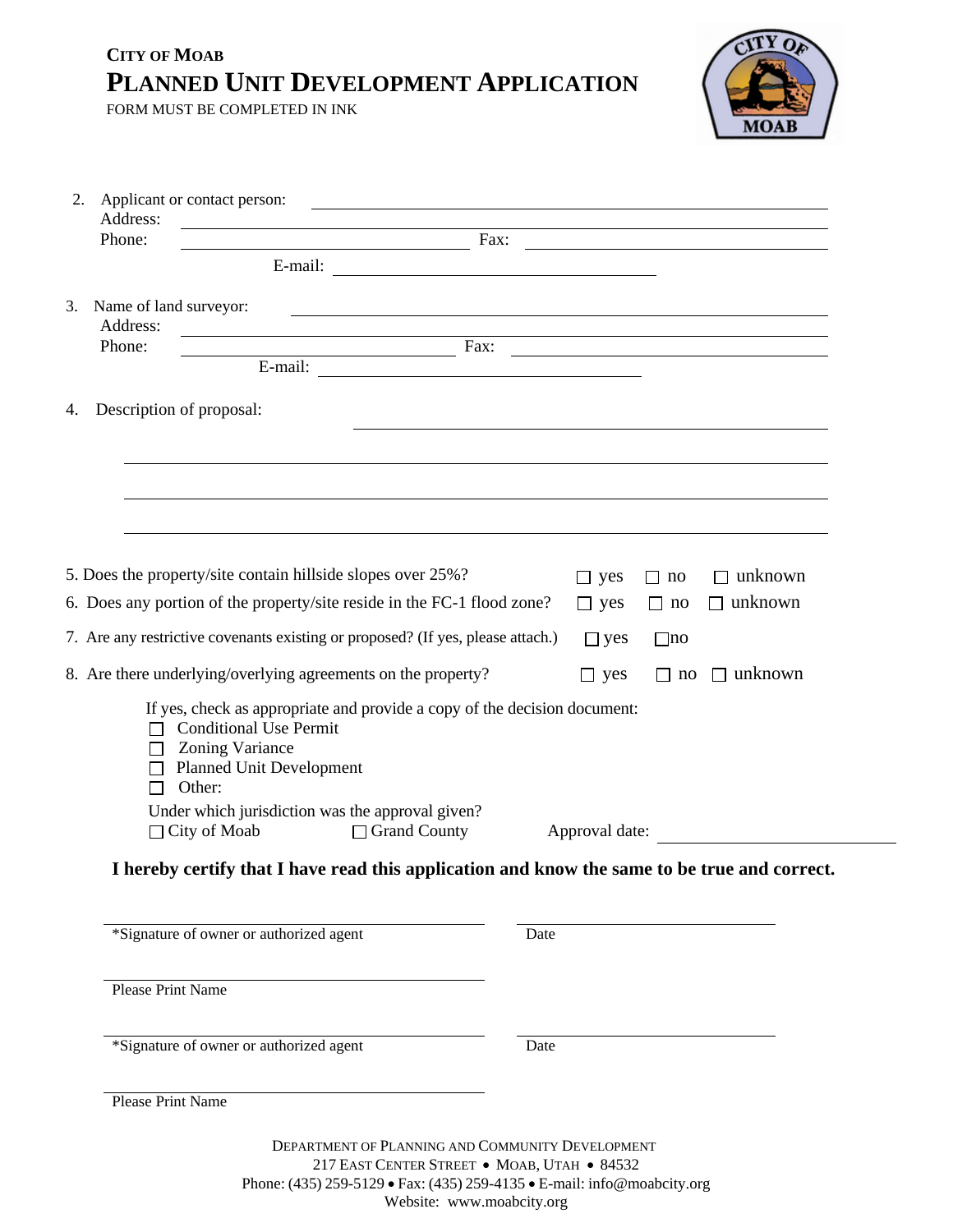FORM MUST BE COMPLETED IN INK



### *\*If signatory is not the owner of record, the attached "Owner/Agent Agreement" must be signed and notarized*

|        | FOR PLANNING OFFICE USE ONLY         |                    |        |                                 |           |  |
|--------|--------------------------------------|--------------------|--------|---------------------------------|-----------|--|
| $\Box$ | Small Scale PUD                      |                    | $\Box$ | Large Scale PUD                 |           |  |
| $\Box$ | Zone                                 |                    | $\Box$ | Zone                            |           |  |
| $\Box$ | Acreage                              |                    | $\Box$ | Acreage                         |           |  |
| $\Box$ | Unit per acre                        |                    | $\Box$ | Units per acre                  |           |  |
| $\Box$ | Number of lots                       |                    | $\Box$ | Number of lots                  |           |  |
| $\Box$ | <b>Affordable Housing Bonus</b>      |                    | $\Box$ | <b>Affordable Housing Bonus</b> |           |  |
| $\Box$ | Open Space<br>$25\%$ x<br>$acres =$  |                    | $\Box$ | Open Space<br>$40\%$ x          | $acres =$ |  |
| $\Box$ | <b>Fee Calculations</b>              | \$200 plus<br>a si | lots   | $x $25.00 =$                    |           |  |
| $\Box$ | <b>DIRT</b> meeting date             |                    |        |                                 |           |  |
|        | <b>Utility Companies Required:</b>   |                    |        |                                 |           |  |
|        |                                      |                    |        |                                 |           |  |
| $\Box$ | PC Call for Public Hearing           |                    |        |                                 |           |  |
| $\Box$ | PC Public Hearing                    |                    |        |                                 |           |  |
|        |                                      |                    |        |                                 |           |  |
| $\Box$ | City Council meeting date            |                    |        |                                 |           |  |
| $\Box$ | <b>Additional Notes or Comments:</b> |                    |        |                                 |           |  |
|        |                                      |                    |        |                                 |           |  |
|        |                                      |                    |        |                                 |           |  |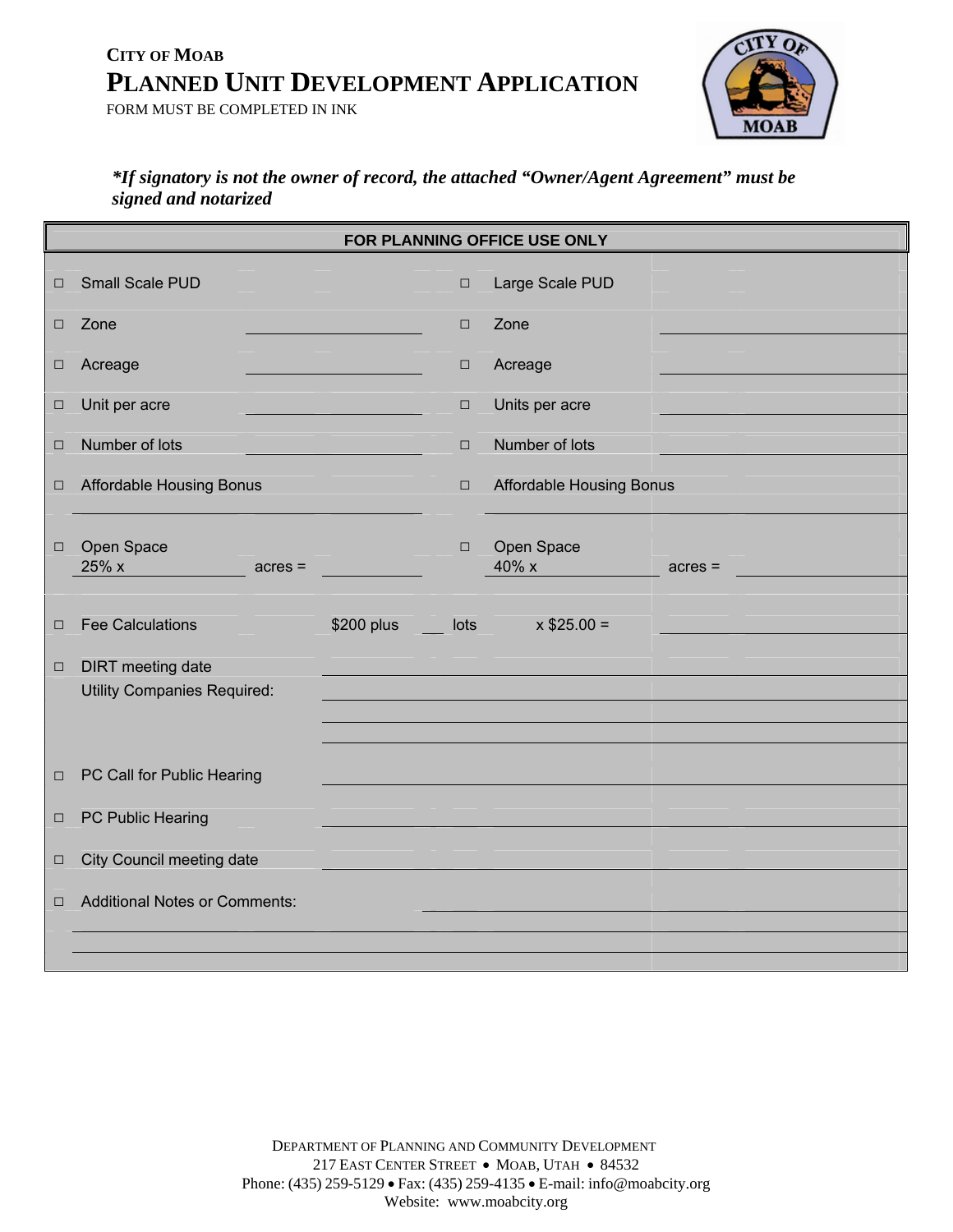

### **PLANNED UNIT DEVELOPMENT APPLICATION**  SUPPLEMENTARY INFORMATION **SUBMITTAL DOCUMENTS PLEASE DETACH AND KEEP FOR YOUR RECORDS**

A complete application shall include the items listed below (unless waived in writing by the director or project manager):

- Completed application form provided by the city containing the original signatures of all property owners;
- Narrative describing the project (number and size of lots, total acreage, etc) including proposed types of uses, time frame for completion of improvements, how development complies with the development code and general plan. Please include correspondence with other governmental agencies and utility providers.
- Vicinity plan showing a simple sketch of the major features of the development in relation to existing structures within one-fourth mile of the outside boundaries of the development;
- Environmental analysis statement;
- $\Box$  Preliminary plan (see additional checklist);
- $\Box$  Proposed declaration of management policies and covenants and restrictions;
- Documents providing for adequate control and maintenance of all phases of development if development is divided into two or more ownerships;
- Improvements agreement (see attached sample);
- An application fee in the amount specified by the fee schedule, check made payable to the City of Moab;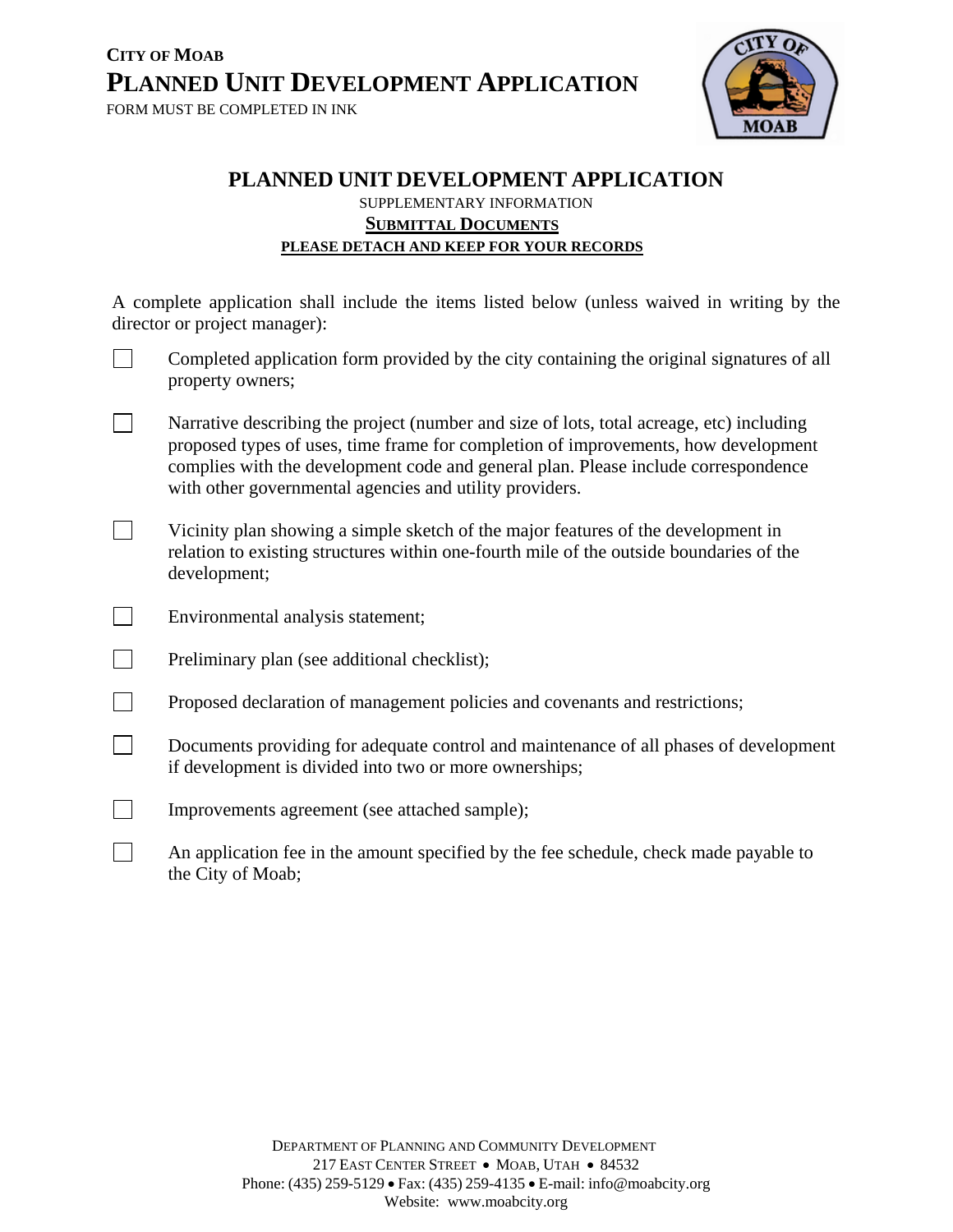

## **PLANNED UNIT DEVELOPMENT APPLICATION**

SUPPLEMENTARY INFORMATION **PRELIMINARY PLAT CHECKLIST**

## **PLEASE DETACH AND KEEP FOR YOUR RECORDS**

#### 17.66.090 Preliminary Plan

After approval of vicinity plan:

- $\Box$  Submit 5 copies of preliminary plan at least two weeks prior to planning commission meeting
- $\Box$  Preliminary plan must be drawn to a scale not smaller than one inch equals one hundred feet and shall show the following information:
	- □ Type of development
	- Name of development
	- Name and address of petitioner; a current deed and an abstract of title or an ownership and encumbrance report showing record title holder and all liens and encumbrances affecting title
	- $\Box$  Name and address of designer
	- $\Box$  Position of all buildings and structures to be constructed. Also, design of dwellings shall be shown, accompanied by estimates of the cost to purchasers or renters
	- □ Proposed parks, playgrounds, school sites, and other open spaces. Also, proposed buildings and other facilities for the common use of the occupants or for the public
	- $\Box$  Facilities and services to be supplied by the petitioner or by the association and the cost thereof to the occupants
	- North point and scale
	- □ Township, range, and section lines
	- $\Box$  Zone boundary lines and zone designations
	- $\Box$  Topography shown by contours at an interval no greater than two feet unless greater interval was permitted by zoning administrator or authorized representative
	- $\Box$  Boundary of the development including a legal description thereof
	- □ Total acreage of the development
	- Adjacent property ownership
	- $\Box$  Preliminary subdivision plan showing layout of all proposed lots.
	- $\Box$  Proposed circulation pattern including private and public streets, sidewalks and nonmotorized pathways and trails
	- □ Typical street or roadway cross-sections
	- $\Box$  Existing and proposed canals and waterways, public utility lines and easements
	- $\Box$  Proposed sewage disposal facilities
	- Existing and proposed storm drains, bridges, and other storm water management measures
	- □ Location and type of water sources.
		- $\Box$  Sources shall be shown either on preliminary plan or on an accompanying map drawn at a scale not smaller than one inch equals two thousand feet

DEPARTMENT OF PLANNING AND COMMUNITY DEVELOPMENT

217 EAST CENTER STREET • MOAB, UTAH • 84532

Phone: (435) 259-5129 • Fax: (435) 259-4135 • E-mail: info@moabcity.org

Website: www.moabcity.org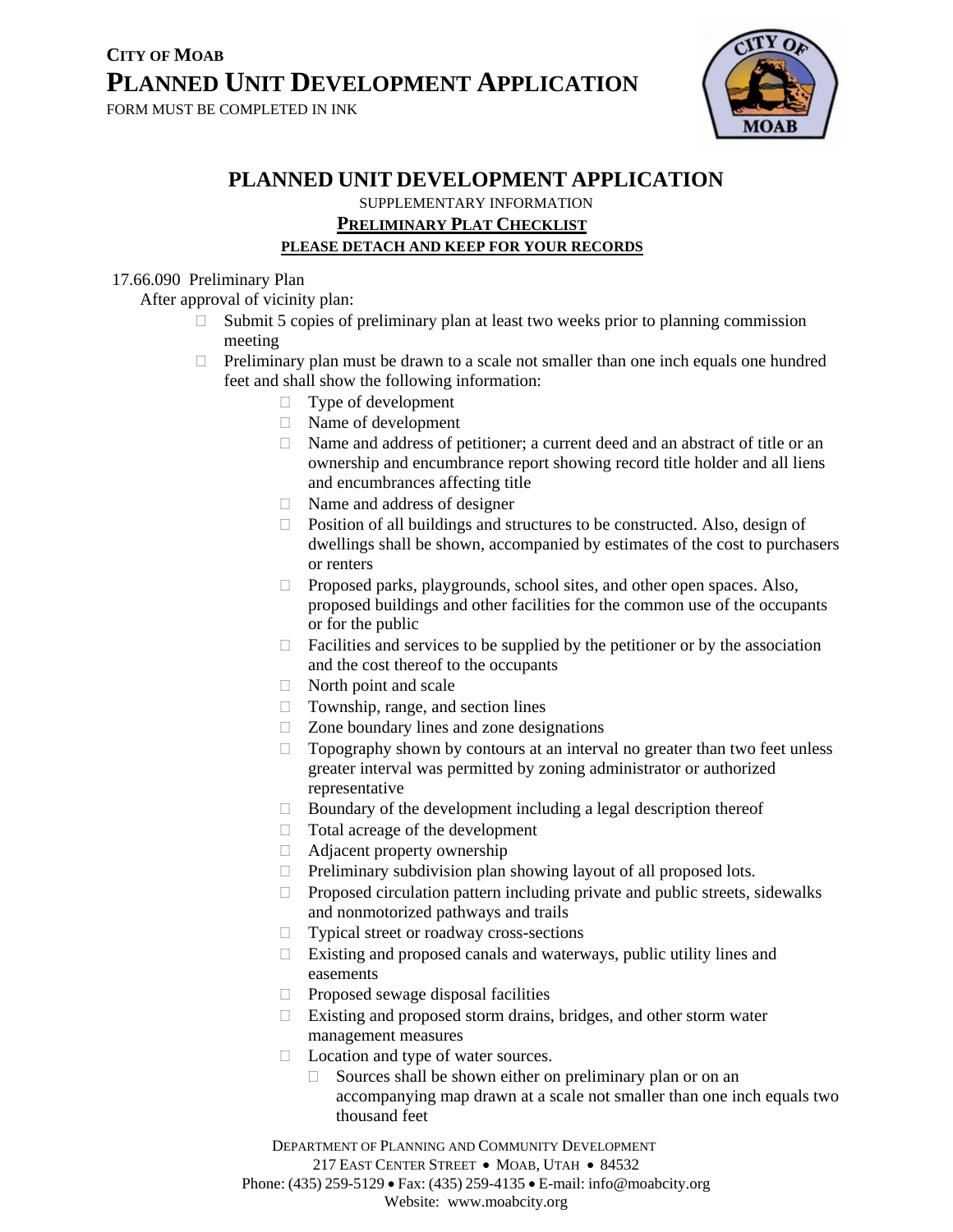FORM MUST BE COMPLETED IN INK



- $\Box$  Supporting documents showing that potable water will be available to the project in quantities required by the water superintendent, State Health Department, and fire marshal
- $\Box$  Such water will be made available to each dwelling site through a properly designed distribution system
- $\Box$  Tentative location and size of water mains
- $\Box$  Tentative location of fire hydrants
- $\Box$  Location and size of sewers
- $\Box$  Additional information required by zoning administrator or planning commission

### **PLANNED UNIT DEVELOPMENT APPLICATION**

SUPPLEMENTARY INFORMATION **FINAL PLAT CHECKLIST PLEASE DETACH AND KEEP FOR YOUR RECORDS**

 $\Box$  Submit 5 copies of final plan to zoning administrator at least two weeks prior to planning commission meeting

### 17.66.150 Final plan and approval

Final plan shall show in detail the following information:

- $\Box$  All information required for submission with preliminary development plans
- $\Box$  Tabulations of all dwelling units to be constructed by types and number of bedrooms per unit
- $\Box$  Detailed site plan with complete dimensions showing precise locations of all buildings and structures, lot or parcel sizes and locations, designations of common open spaces and special use areas, detailed circulation pattern including proposed ownership
- $\Box$  Detailed landscaping plans showing the types and sizes of all plant materials and their locations, decorative materials, recreation equipment, special effects and sprinkler or irrigation systems
- $\Box$  Dimensioned parking layout showing location of individual parking stalls and all areas of ingress or egress
- $\Box$  Detailed engineering plans and final subdivision plat showing site grading, street improvements, drainage and public utility locations
- $\Box$  Engineering feasibility studies if required by zoning administrator
- $\Box$  Copy of protective covenants, articles of incorporation, bonds and guarantees as required by the zoning administrator and/or city attorney
- $\Box$  Certificate of title showing the ownership of the land
- $\Box$  Certificate of acceptance by the city council for any dedication of public streets and other public areas, if any, that are made by the owners
- $\Box$  Certificate of accuracy by an engineer or land surveyor registered to practice in the state of Utah
- $\Box$  Approval from planning commission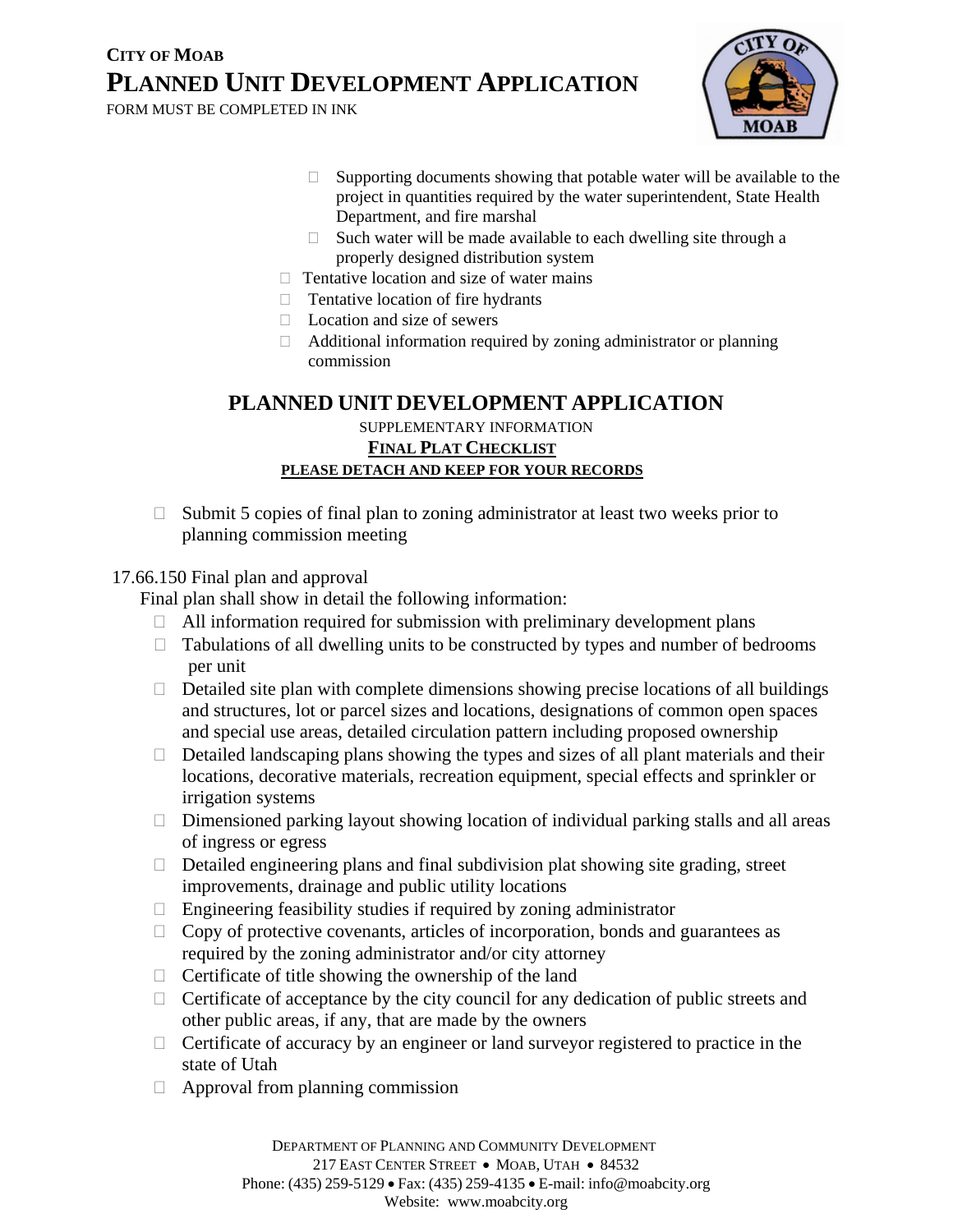FORM MUST BE COMPLETED IN INK



#### 17.66.170 Stage construction permitted

 Large scale planned unit developments may be carried out in progressive stages, provided assurance is given to the city that the requirements and intent of this title will be fully complied with

- $\Box$  Each stage shall be considered as a separate application
- $\Box$  Initial stage covers at least two and a half acres and is part of the overall project ash shown on approved preliminary plan

### 17.66.180 Performance guarantee

- Adequate guarantees shall be provided for permanent retention of the open space as follows:
	- $\Box$  Furnish and record protective covenants, guaranteeing the retention of the open land area.
	- $\Box$  Creation of a corporation granting beneficial rights to the open space to all owners or occupants of the land
	- $\Box$  Develop and maintain all open space, unless part of or all of it is contiguous to and made part of an existing park
	- $\Box$  In the case of private reservation, the open space to be reserved shall be protected against subsequent building development by conveying to the city as part of the condition for project approval, an open space easement over such open areas, restricting the area against future building or use, except as approved on the final development plan
	- $\Box$  Care and maintenance of open space reservation shall be ensured by the petitioner by establishing a private association or corporation responsible for such maintenance which shall levy the cost thereof and an assessment of the property owners within the planned unit development.
	- $\Box$  Ownership and tax liability of private open space reservations are established in an acceptable manner and made part of the conditions of final plan approval
- $\Box$  Applicant of any planned unit development being developed as a condominium project under the provisions of the Condominium Ownership Act of Utah, shall prior to the conveyance of any unit submit to the zoning administrator a master deed consisting of a declaration of covenants, conditions and restrictions relating to the project, which shall become part of the final development plan and shall include management policies which set forth the quality of maintenance that will be performed and who is responsible for such maintenance within such condominium development. The document shall, as a minimum, contain the following:
	- Establishment of a private association or corporation responsible for all maintenance, which shall levy the cost thereof as an assessment to each unit owner within the condominium development
	- $\Box$  Establishment of a management committee with provisions setting forth the number of persons constituting the committee, the method of selection and the powers and duties of such committee